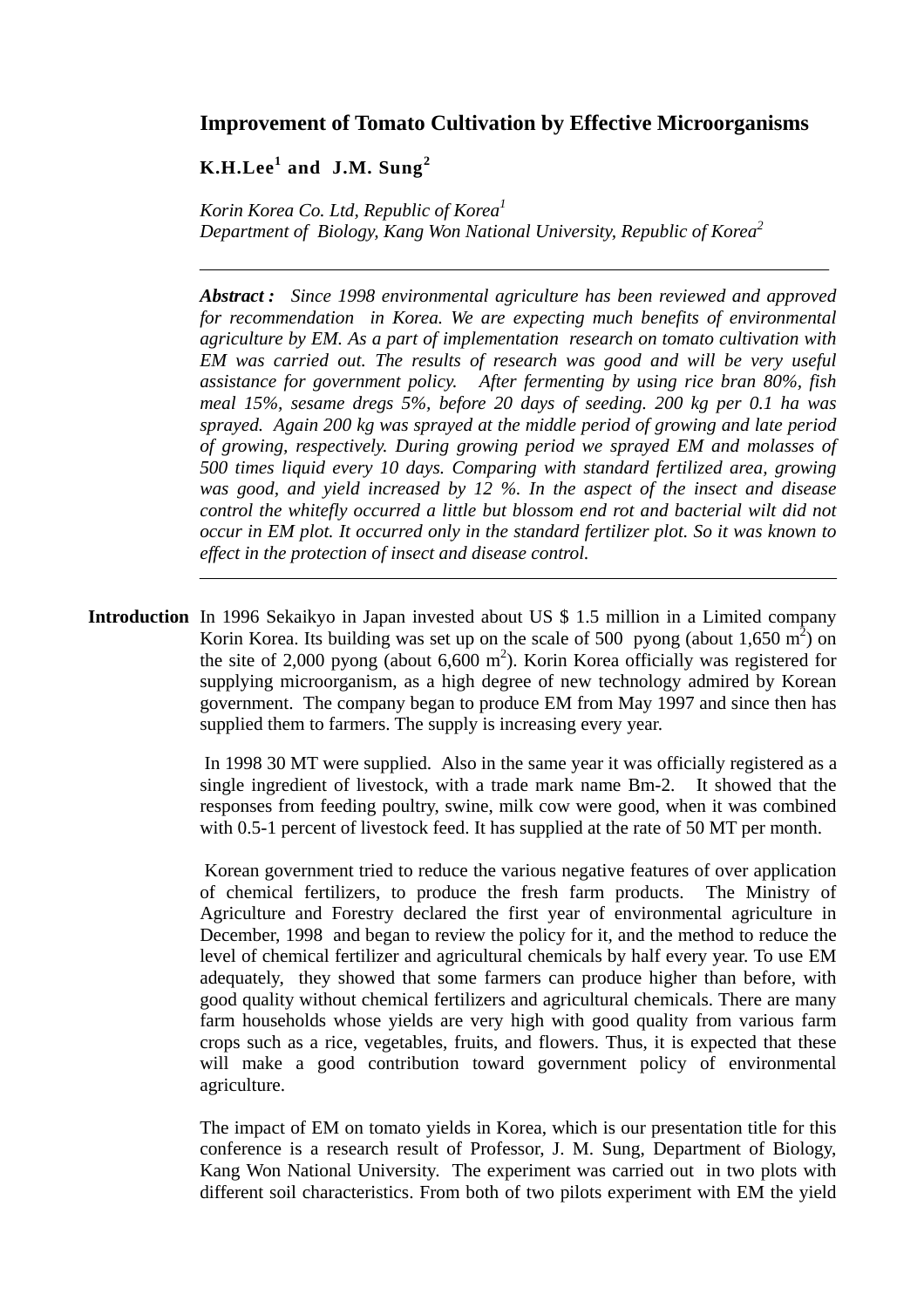per 0.1 hectare showed that it was higher than that of standard cultivation method with application of chemical fertilizer and agricultural chemicals, in the pilots with 200 kilograms or 400 kilograms of Bokashi. On occurrence of disease and insect pest it also showed the same good results. We think that these will make a great contribution towards government policy of environmental agriculture too.

But some farm households that are beginning to use it are unskillful in the way of making EM Bokashi, and to spray on the ground. Thus some farmers who do not get great effects give up on the way. In the future it is expected that they need thorough training and advice through the mass media.

**Materials** Tomato (*Lycopersicum esculentrum*) was tested from May-August 1998 in the **and** experimental field of Kang Won National University. The treatments used are given **Methods** in Table 1. The area of each plot was  $33 \text{ m}^2$ . The pots were replicated thrice. The design of the trial was a RBD. Treatment quantity of the EM Bokashi was 400 kg per 0.1 ha with 300 kg of EM applied one month before planting. For the treatment plot No. 4 (200 kg per 0.1 ha) a spray of 100 kg was used.

> In one month, tomato seedlings were planted after dipping the roots with EM diluted 1000 times with molasses for 30 minutes before planting. An additional application of EM Bokashi was made on July  $6<sup>th</sup>$  during the mid period of growth by spraying the balance 100 kg per 0.1 ha in both plots 3 and 4. After rooting of tomato, EM including the diluent with molasses 500 times was sprayed every 10 days up to harvest- To protect against diseases and insect pests EM 5 was sprayed twice.

> Tomato fruits were harvested first at 69 DAP and thereafter every 5 days to five pickings.

| No.of<br><b>Treatment</b><br><b>Plot</b> | <b>Treatment Contents</b>                                                                                                                    | <b>Remark</b>                 |
|------------------------------------------|----------------------------------------------------------------------------------------------------------------------------------------------|-------------------------------|
| $T_1$                                    | Untreated control plot                                                                                                                       | Weeding<br>by<br>hand 2 times |
| $T_2$                                    | Standard fertilization and chemical plot<br>(fertilization application by farm traditional -do-<br>method, and chemical application 3 times) |                               |
| $T_3$                                    | EM fermentation matter 400 kg per 0.1ha<br>and EM liquid plot during the growing -do-<br>period                                              |                               |
| $T_4$                                    | EM fermentation matter 200 kg per 0.1ha an<br>d EM liquid plot during the growing period                                                     | -do-                          |

## **Table 1. Plot Number and Treatments**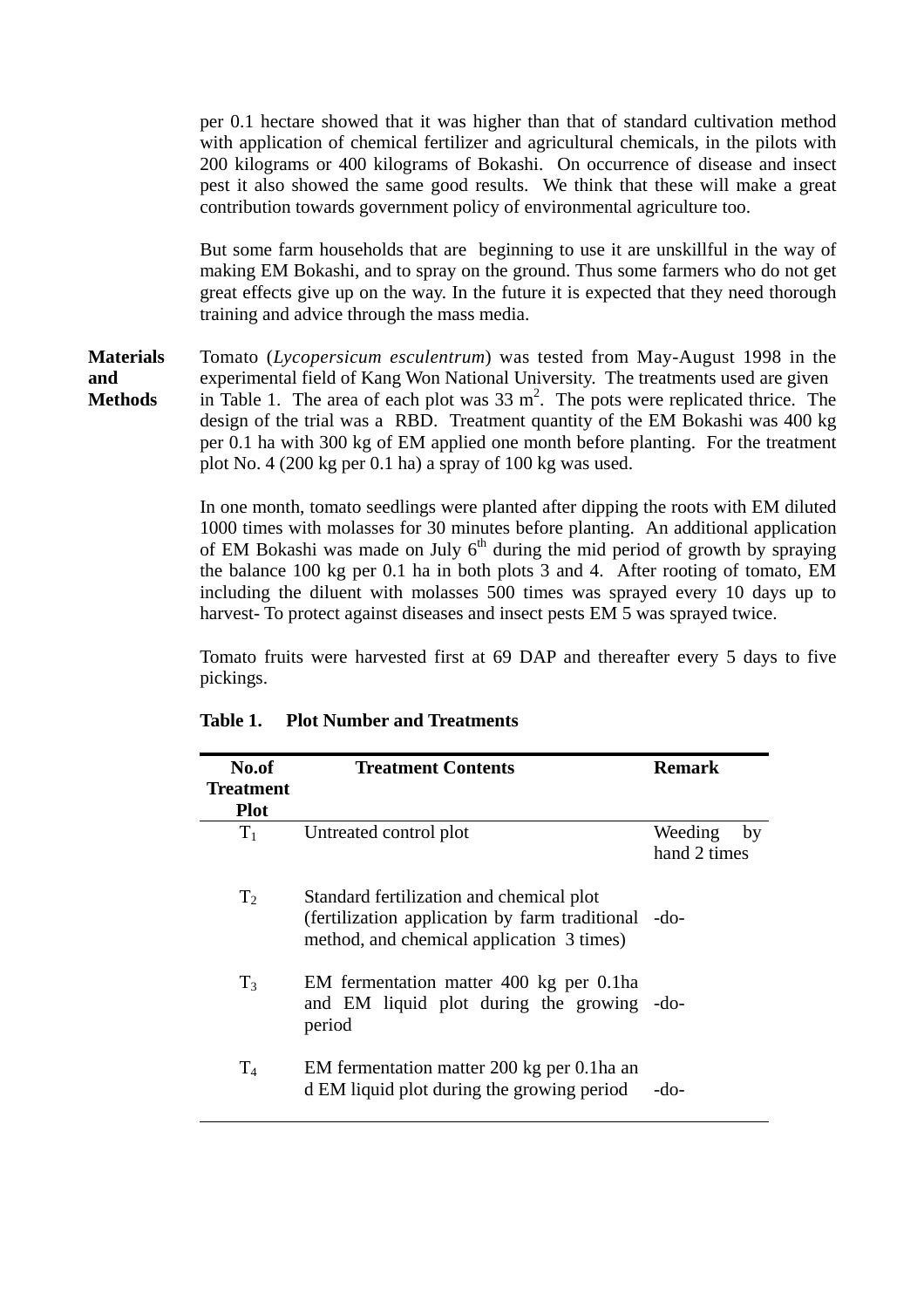| <b>Treatment</b> |                |                        | Yield (No. of fruit/33.3 $m2$ ) | <b>Average</b> | <b>Test of</b>      |
|------------------|----------------|------------------------|---------------------------------|----------------|---------------------|
| No.              | $\mathbf{R}_1$ | $\mathbf{R}_{2}$       | $\mathbf{R}_3$                  |                | <b>Significance</b> |
| $T_{1}$          |                | 1433.2, 1367.2, 1484.7 |                                 | 1428.33        |                     |
| T <sub>2</sub>   |                | 1462.6, 1506.7, 1428.5 |                                 | 1465.93        |                     |
| T <sub>3</sub>   |                | 1705.2, 1742.0, 1675.8 |                                 | 1707.67        |                     |
| $\rm T_{4}$      |                | 1609.7, 1572.9, 1536.2 |                                 | 1572.93        |                     |
| CV 2.798         |                |                        |                                 |                |                     |

| Table 2. |  | <b>Yield of Tomato in the Four Treatments</b> |
|----------|--|-----------------------------------------------|
|          |  |                                               |

| પ |
|---|
|   |
|   |

**Table 3. Weight Survey of Inter-EM Treatments** 

| <b>Treatment No.</b> | Yield $(Kg / 33.3m^2)$                               | Average | <b>Test of</b>      |
|----------------------|------------------------------------------------------|---------|---------------------|
|                      | $\mathbf{R}_{2}$<br>$\mathbf{R}_3$<br>$\mathbf{R}_1$ |         | <b>Significance</b> |
| $T_{1}$              | 213.2, 220.5, 264.6                                  | 232.77  |                     |
| T <sub>2</sub>       | 242.6, 220.5, 264.6                                  | 242.57  | BC.                 |
| $T_3$                | 294.3, 308.7, 301.4                                  | 301.47  |                     |
|                      | 272.0, 257.3, 286.7                                  | 272.0   | ΑR                  |
| V 7452               |                                                      |         |                     |

CV 7.452

## **Results** As shown in Tables 2 and 3 there was an increasing trend of number of fruits **and** and weight in the 400 kg and 200 kg Bokashi treatments.

**Discussion** They were significant increases based on the Duncan Multiple Range test of significance.

| <b>Treatment</b> | <b>Plant Height(m)</b> |               |               |               |
|------------------|------------------------|---------------|---------------|---------------|
| No.              | <b>33 DAP</b>          | <b>45 DAP</b> | <b>60 DAP</b> | <b>75 DAP</b> |
|                  | 46.5                   | 81.6          | 119.2         | 149.2         |
| $T_2$            | 55.0                   | 90.4          | 120.8         | 151.4         |
| $T_3$            | 60.7                   | 99.2          | 120.4         | 168.0         |
|                  | 56.5                   | 97.8          | 122.6         | 160.0         |

**Table 4. Plant Height of Tomato at Four Periods of Growth** 

| Table 5. Number of Flower Cluster of Tomato Between Inter-EM Treatments |
|-------------------------------------------------------------------------|
|-------------------------------------------------------------------------|

| <b>Treatment</b> | <b>Number of Flower Clusters</b> |               |               |               |
|------------------|----------------------------------|---------------|---------------|---------------|
| No.              | <b>33 DAP</b>                    | <b>45 DAP</b> | <b>60 DAP</b> | <b>75 DAP</b> |
|                  |                                  | 2.8           | 3.8           |               |
| $\rm T_2$        |                                  | 3.2           |               |               |
| $\rm T_3$        |                                  | 3.4           | 4.8           | 7.8           |
|                  |                                  |               |               |               |

For the growth survey the plant height of experiment crops, the number of flower clusters, and number of fruits were determined. As shown in Tables 4 and 5, EM Bokashi treatments indicated that the number of units and weight were increasing trend in 400kilograms , 200 kilograms EM treatment per 0.1 hectare. But they were similar in EM treatment plot of 400 kilogram and 200 kilogram per 0.1 hectare.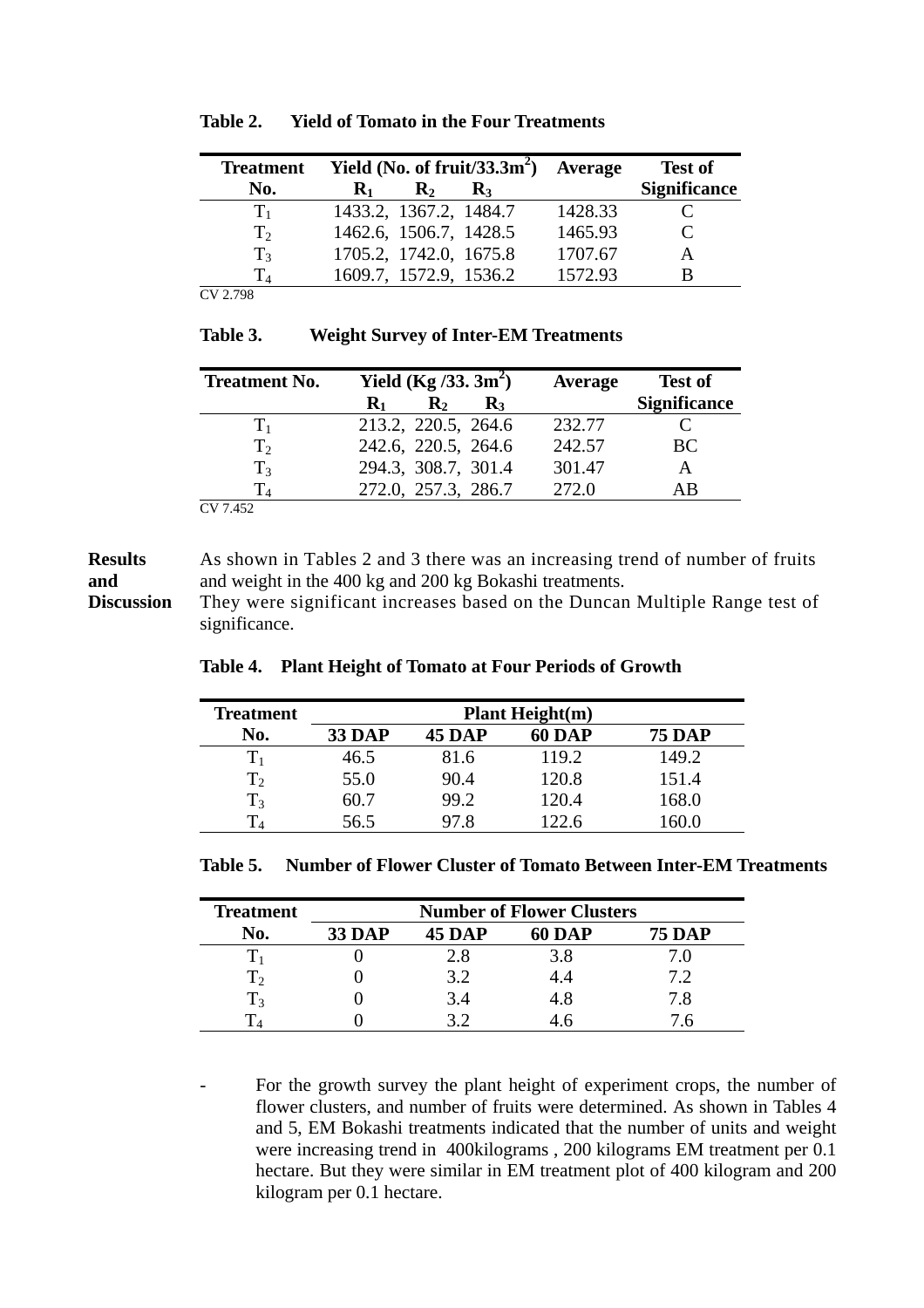- The survey on major disease and insect pest showed that blossom end rot has occurred in the only standard fertilization application plots, but it didn't appear in the EM treatment plots. Bacterial wilt occurred on only two trees in the untreated control plot on  $69<sup>th</sup>$  day after planting but it didn't appear in the other treatment plots.
- The pest whitefly occurred a little on all four treatment plots in the second half of growing period. No impact of yield was evident.
- **Conclusion** This experiment was carried out in two different places, but results of both were similar. Thus, only the results from the experiment plots of Kang Won National University are presented.

In Korea, organic farming study club without using chemical fertilizaters and agricultural chemicals was organized firstly in 1978 to keep good soil conditions. But yield was reduced by 30-40 percent, and on quality too it was so poor that we couldn't see great progress.

Since we have used EM including diluent with organic to keep good soil conditions, we could see various research data which were higher than those of chemical farming in the aspect of yield and quality. In practice farmers are applying EM to various enterprises and enjoying great benefits. So it is a present situation that the effects are diffused through out the village and rural area at speed.

Also government policies in order to switchover from chemical farming to environmental agriculture from 1999 are speeding up the practical experiments at farm level including research organizations. But there are increasing number of companies to produce various microorganism because of good results from effective microorganism. Thus, farmers are facing a difficulty to choose. On the other hand for the activation of EM fermentation, and to keep the persistence tendency it is necessary to study how to keep the original microorganisms.

- **References Higa, T. 1988.** Role of Kyusei Nature Farming for the future of mankind. A special lecture for Dieman of Japan. International Nature Farming Research Center (INFRC), Atami, Japan. 26 p.
	- **Higa, T.** 1989. Studies on the application of microoganisms in nature farming -2. In Proceedings of  $7<sup>th</sup>$  IFOAM Conference held in Quagadougou, Burkina Faso, West Africa.
	- **Higa, T**. 1991. Soil Environment and Microoganisms, and the Health Crops. Report by the International Nature Farming Research Center Atami, Japan. 133 p.
	- **Higa, T., Y. Arakawa, T. Kimura, and A. Suzuki**. 1984. Studies on the application of effective microorganisms in nature farming 1: Effect of plowing and the application of effective microorganisms on the yield and quality of carrots and peanuts. A special presentation at the meeting of the Japanese Society for Horticultural Science. 7 p.